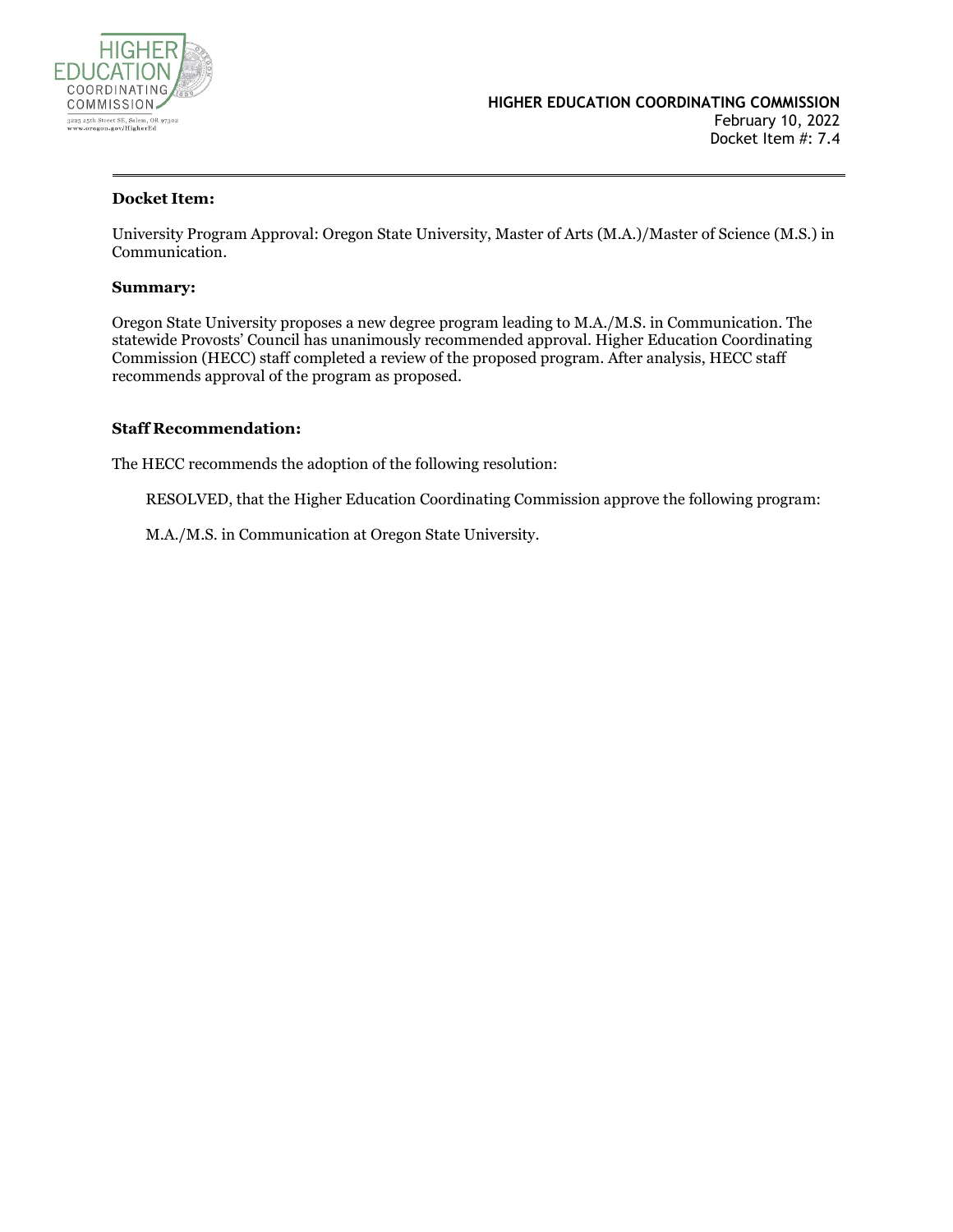

#### **Proposal for a New Academic Program**

**Institution: Oregon State University College/School: College of Liberal Arts, School of Arts and Communication Department/Program Name: N/A Degree and Program Title: MA/MS in Communication**

## **1. Program Description**

## **a. Proposed Classification of Instructional Programs (CIP) number.**

## **CIP Number: 09.0101 Title:** Communication

**Definition:** A program that focuses on the scientific, humanistic, and critical study of human communication in a variety of formats, media, and contexts. Includes instruction in the theory and practice of interpersonal, group, organizational, environmental, and intercultural communication; speaking and listening; verbal and nonverbal interaction; rhetorical theory and criticism; argumentation and persuasion; technologically mediated communication; popular culture; and various contextual applications.

## **b. Brief overview (1-2 paragraphs) of the proposed program, including its disciplinary foundations and connections; program objectives; programmatic focus; degree, certificate, minor, and concentrations offered.**

We propose a Master of Arts and Master of Science (M.A./M.S.) in Communication that is a discipline-based, integrated study of communication and rhetoric structured around a core of fundamental theories, methodologies, and applications. In keeping with the discipline of Communication, the program addresses the means, functions, and goals of symbolic human interaction. The range of approaches to course offerings within this M.A./M. S. program includes theoretical, pragmatic, epistemological, and critical perspectives.

The program will combine advanced study in a selection of topics including but not limited to persuasion and argumentation, conflict management and resolution, cultural (family, sex and gender, relational) and intercultural communication, and environmental communication, thus preparing students for doctoral study in communication and rhetoric or for careers as communication professionals. Graduates who do not continue to doctoral level study can pursue careers in law, training and development, advocacy, human resources, mediation and facilitation, group and organizational consulting, politics, community leadership and development, post-secondary college instruction, public relations, and other areas.

Having each type of degree here at OSU (both the MA and MS in Communication) provides grad students the opportunity to tailor their degree appropriately to career goals. In the communication discipline, both MA and MS degrees are offered. The MS in Communication indicates a greater specialization in research methods, with greater knowledge and proficiency in undertaking and evaluation research in the social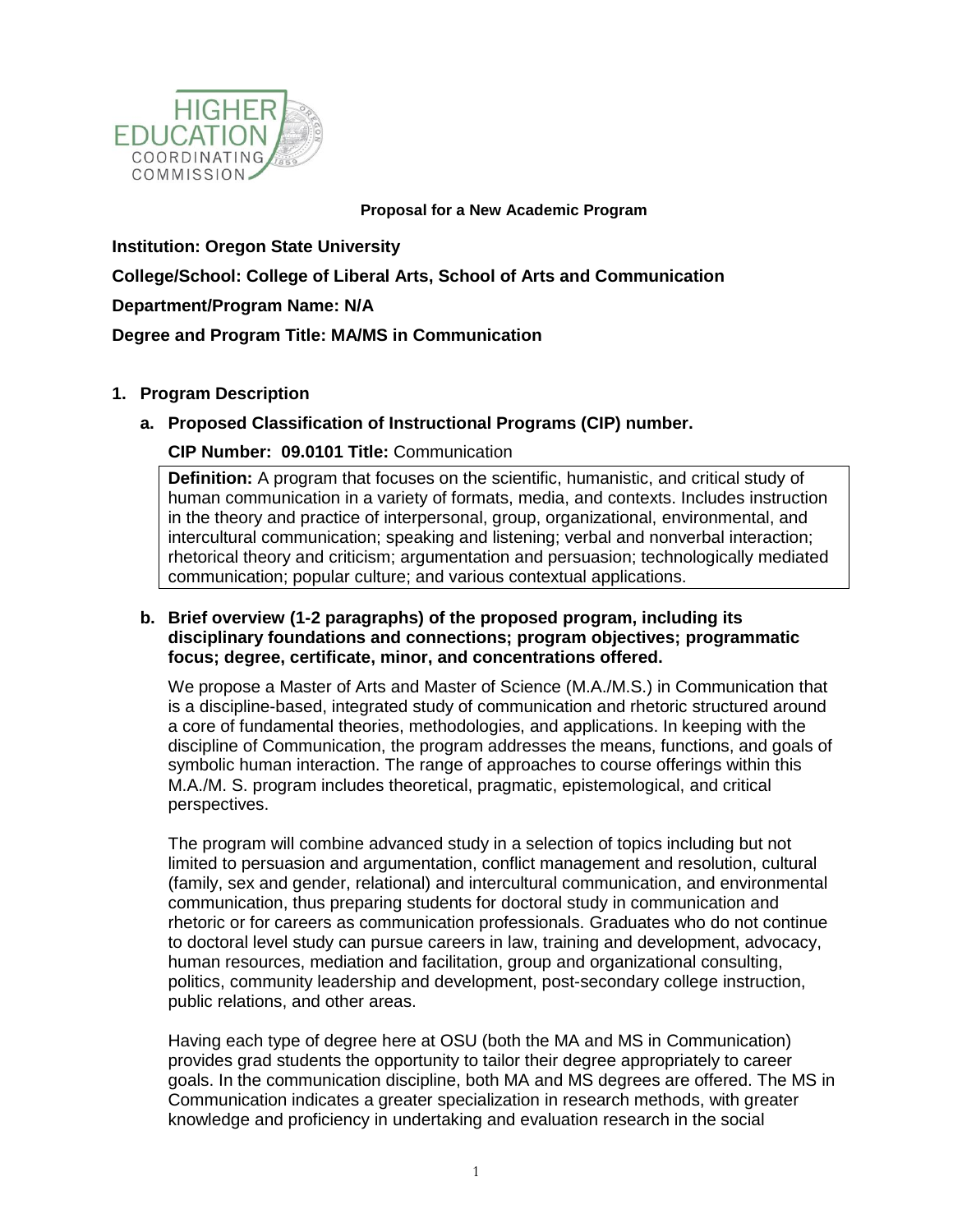sciences. The MA in Communication allows grad students recognition for the foreign language requirement and gives students more flexibility in learning about areas of theory and research within the communication discipline.

**c. Course of study – proposed curriculum, including course numbers, titles, and credit hours.**

#### **COMM 503. Thesis (6-9)**

C**OMM 517. Research Methods in Communication (3) (offered once annually) COMM 520. Graduate Seminar in Communication (3) (will require name change to Introduction to Graduate Study in Communication – offered Fall annually) COMM 565. Research Methods in Rhetoric (3) (offered once annually) Communication Theory (3) – Choose from (these are slash courses, at least one of the following is offered each term):**

**COMM 518. Interpersonal Communication Theory and Research (3)**

**COMM 522. Small Group Communication Theory and Research (3)**

**COMM 526. Intercultural Communication: Theory and Research (3)**

**COMM 530. Theoretical Issues in Communication Inquiry (3)**

**COMM 540. Theories of Conflict and Conflict Management (3)**

**Rhetorical Theory (3) – Choose from (these are slash courses, at least one of the following is offered each term):** 

**COMM 554. Advanced Argumentation (3)**

**COMM 556. Rhetoric: 500 BC to 500 AD (3)**

**COMM 558. Rhetoric 500 AD to 1900 (3)**

**COMM 559. Contemporary Theories of Rhetoric (3)**

**COMM 590. Graduate Seminar in Rhetoric (6-9) (course may be repeated up to three times for credit – offered 1-2 times per year)**

**COMM 591. Graduate Seminar in Communication (6-9) (course may be repeated up to three times for credit – offered 1-2 times per year)**

**For M.A.: COMM electives. (9-12) (additional courses, including independent study,** 

**optional practica or internship credits, as approved by student's graduate committee) For M.S.: COMM electives (3-6) (additional courses, including independent study, optional practica or internship credits, as approved by student's graduate committee)** 

**For M.S.: Research Methods courses (6) (additional courses that contain a specific focus in training students in conducting and/or evaluating research in the social sciences)** 

**Possible courses:** 

**COMM 516: Ethnography of Communication**

**ST 511, ST 512, ST 513 (Methods of Data Analysis)**

**PSY 514: Research Methods I**

**HDFS 529: Introductory Data Analysis with SAS**

**HDFS 531: Applied Quantitative Methods I: ANOVA**

**HDFS 532: Applied Quantitative Methods II: Linear Regression**

**HDFS 538: Qualitative Research Methods I**

**HDFS 539: Qualitative Research Methods II**

**H 515: Research Methods in Social and Behavioral Health Sciences**

**H 516: Research Methods in Global Health**

**H 524: Introduction to Biostatistics**

**WGSS 518: Feminist Research**

**WGSS 555: Feminist Textual and Discourse Analysis**

Minimum credits required for the degree: 45.

Students wishing to pursue the Master of Arts degree must meet the above requirements and exhibit a 2<sup>nd</sup> year proficiency in a second language.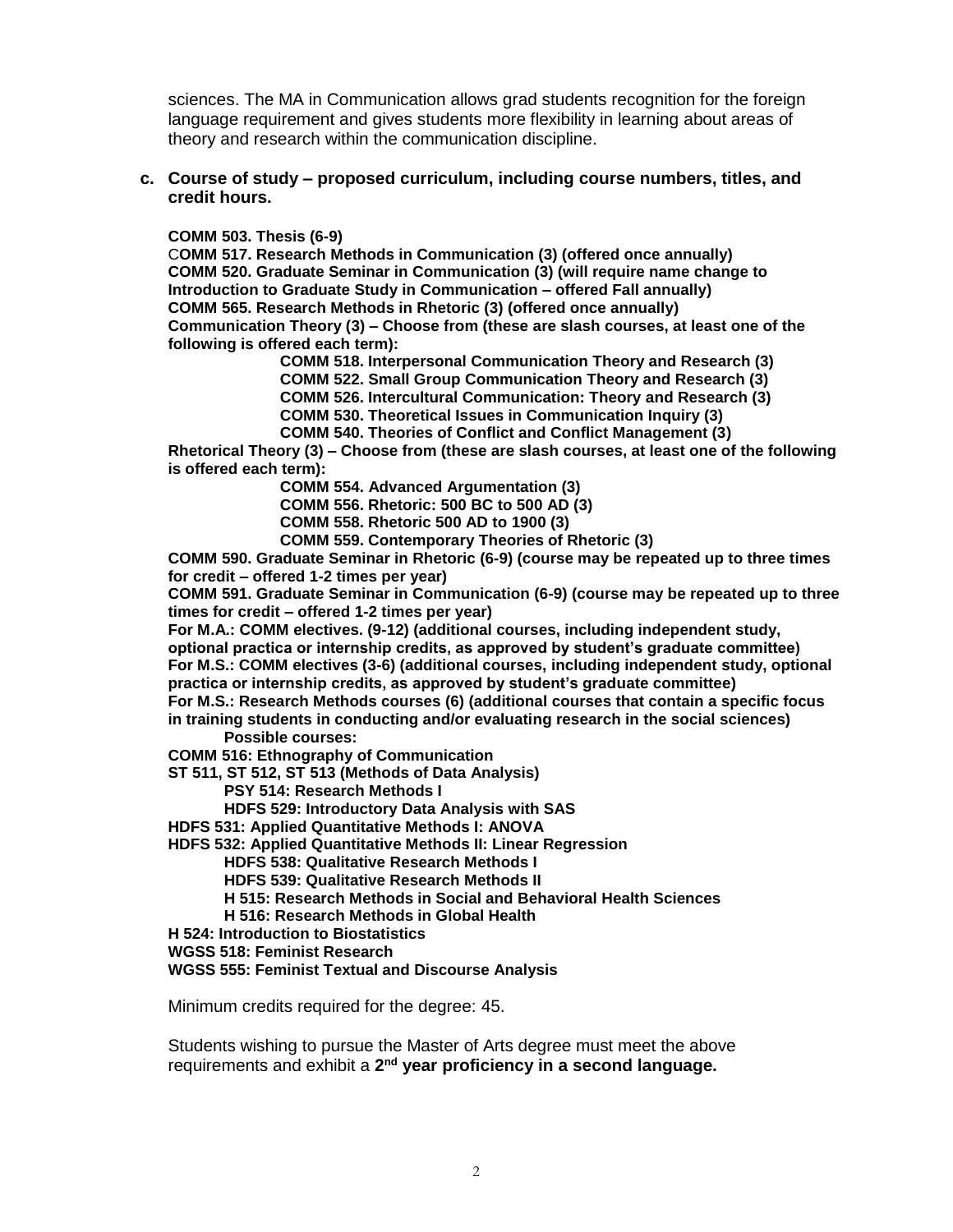## **d. Manner in which the program will be delivered, including program location (if offered outside of the main campus), course scheduling, and the use of technology (for both on-campus and off-campus delivery).**

The program will be delivered face-to-face on the Corvallis campus.

## **e. Adequacy and quality of faculty delivering the program.**

The current six full-time research faculty in the area of Communication cover necessary areas of expertise in rhetoric, relational communication, and research methods. In addition, we expect 1-2 more research faculty within the next 2-3 years covering areas such as environmental communication and social media. Thus, the current and expected faculty members combine to cover all necessary areas of expertise necessary to deliver the MA/MS proposal.

## **f. Adequacy of faculty resources – full-time, part-time, adjunct.**

Communication has six full time research faculty and one full time instructor. We have approximately fifteen full time adjunct faculty. The only expected change in the next couple of years is to, budget permitting, hire another 1-2 research faculty.

#### **g. Other staff.**

Communication has one full time advisor, and the School of Arts & Communication has several office staff members. We also have one tenure track faculty member who serves as the Director of Graduate Studies, a compensated position.

## **h. Adequacy of facilities, library, and other resources.**

Library resources are excellent, and classroom and facilities are currently adequate to meet the needs for course delivery.

**i. Anticipated start date.**

Winter 2022

## **2. Relationship to Mission and Goals**

## **a. Manner in which the proposed program supports the institution's mission, signature areas of focus, and strategic priorities.**

This graduate program drives Oregon State University's commitment to "sustain human well-being and improve the quality of human life." The MA/MS in Communication engages personal well-being, the public life of Oregon, the critical issues of the nation, and the pressing concerns of the global society because communication and oral rhetoric comprise the heart of the "human system." Producing experts in oral argument who excel in promoting effective interpersonal and small group processes provides a citizenry with the means and tools for grappling with complex, intractable, and fractious issues at all levels.

## **b. Manner in which the proposed program contributes to institutional and statewide goals for student access and diversity, quality learning, research, knowledge creation and innovation, and economic and cultural support of Oregon and its communities.**

The MA/MS in Communication program will be committed to enhancing student access and diversity. The College of Liberal Arts has a long history of promoting diversity, access, and inclusion through its successful efforts to engage students from all backgrounds in majors within the college.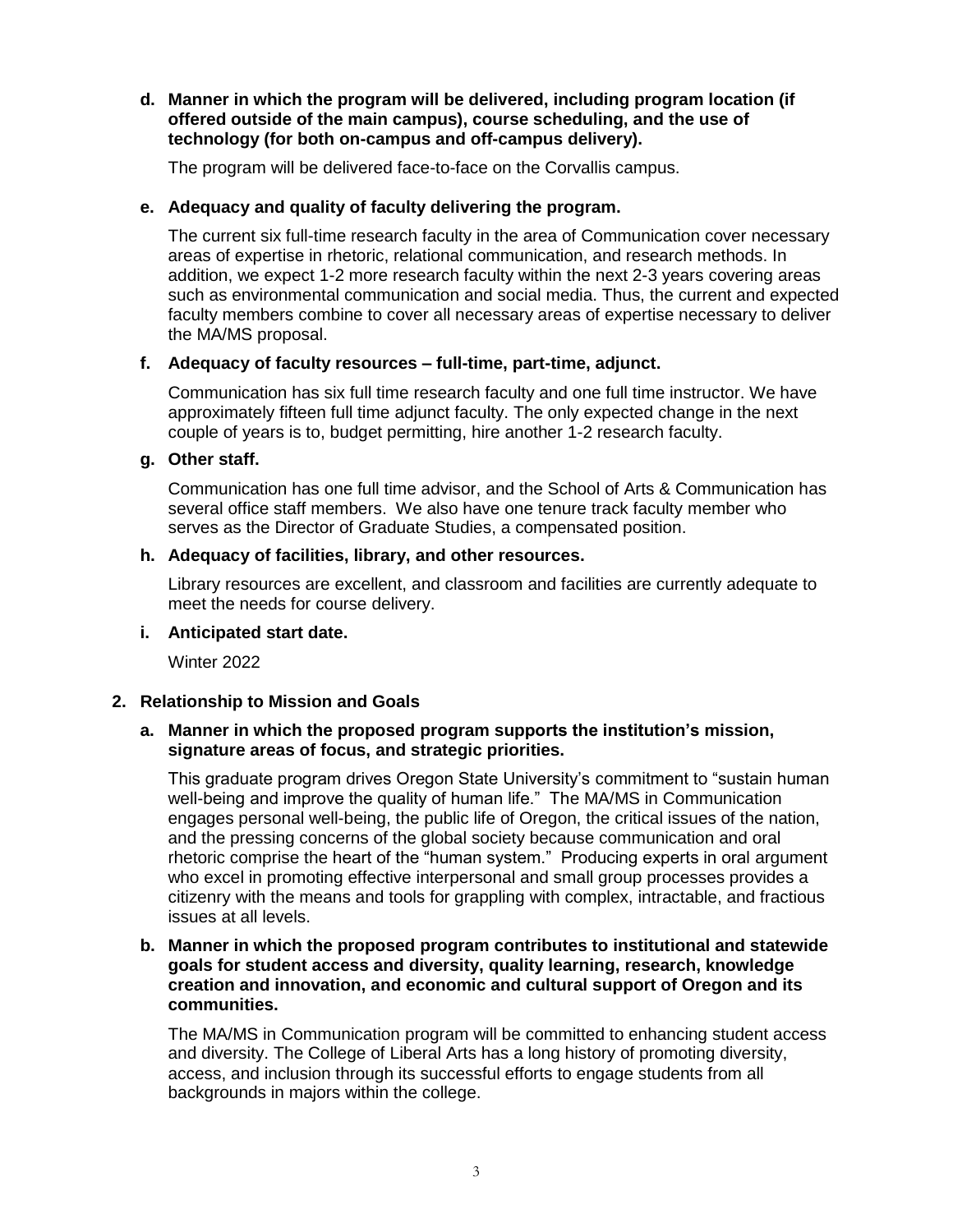The fields of rhetoric and communication adhere to traditional commitments to enhance public life and generate coherence among citizens. These commitments increase the potential for this graduate degree program to produce more effective civic participants in interpersonal relationships, in social forums, and for society in general, in addition to shaping future leaders for the state of Oregon.

## **c. Manner in which the program meets regional or statewide needs and enhances the state's capacity to:**

## **i. improve educational attainment in the region and the state.**

According to the U.S. Bureau of Labor Statistics (BLS), employment from 2010- 2020 in the various areas of communication are expected to increase 21%, which is faster than average when compared to other professions.

As evidenced by the Bureau of Labor statistics, there is a need for graduates with advanced communications skills. The MA/MS in Communication will provide an additional pathway for students to gain the education needed to meet this need.

## **ii. respond effectively to social, economic, and environmental challenges and opportunities; and**

Citizens of Oregon also face an increasingly difficult set of social and political challenges, including decisions about natural resources, taxes, health care, education, etc. In a state where the value of citizen involvement remains high, this M.A./M.S. degree program will help meet Oregon's need for active, interpersonal interchange within businesses, governmental agencies, and communities where functional and generative communication is critical as is the need for skilled citizen leaders who can facilitate high quality public discussion and argument.

#### **iii. Address civic and cultural demands of citizenship.**

This program advances OSU's commitment as a public university to engage the public life of Oregon and educate its citizenry. The fields of rhetoric and communication adhere to traditional commitments to enhance public life and generate coherence among citizens. These commitments increase the potential for this M.A./M.S. degree program in Communication to produce more effective civic participants in interpersonal relationships, in social forums, and for society in general, in addition to shaping future leaders for the state of Oregon.

## **3. Accreditation**

**a. Accrediting body or professional society that has established standards in the area in which the program lies, if applicable.**

N/A

**b. Ability of the program to meet professional accreditation standards. If the program does not or cannot meet those standards, the proposal should identify the area(s) in which it is deficient and indicate steps needed to qualify the program for accreditation and date by which it would be expected to be fully accredited.**

N/A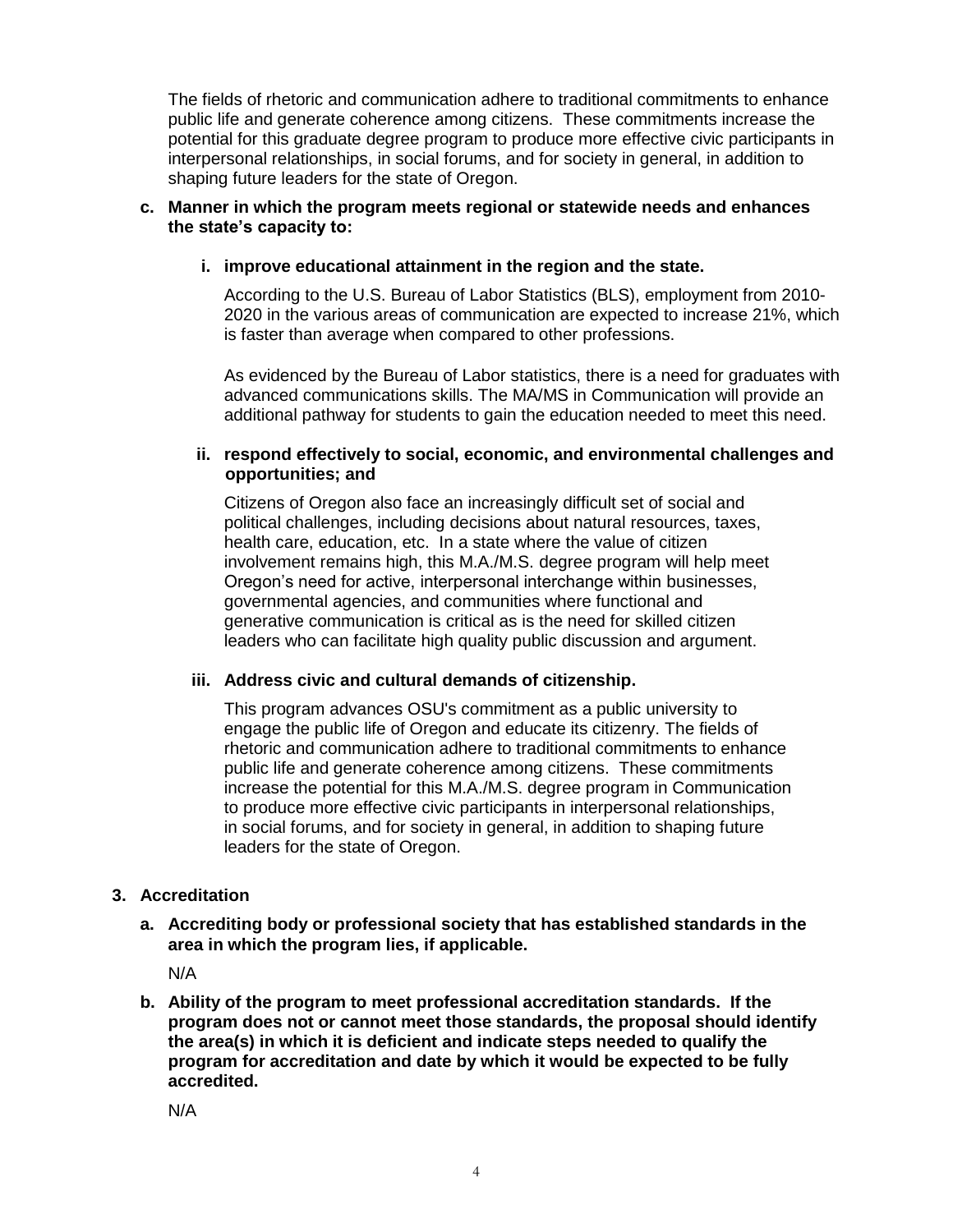**c. If the proposed program is a graduate program in which the institution offers an undergraduate program, proposal should identify whether or not the undergraduate program is accredited and, if not, what would be required to qualify it for accreditation.**

N/A

**d. If accreditation is a goal, the proposal should identify the steps being taken to achieve accreditation. If the program is not seeking accreditation, the proposal should indicate why it is not.**

N/A

## **4. Need**

**a. Anticipated fall term headcount and FTE enrollment over each of the next five years.**

| 1 <sup>st</sup> Year | 2 <sup>nd</sup> Year | 3rd Year             | 4 <sup>th</sup> Year | 5 <sup>th</sup> Year |
|----------------------|----------------------|----------------------|----------------------|----------------------|
|                      |                      | $^{\prime}$ $\Delta$ | 16                   |                      |

## **b. Expected degrees/certificates produced over the next five years.**

We expect to graduate approximately 30 students over the next five years.

**c. Characteristics of students to be served (resident/nonresident/international; traditional/ nontraditional; full-time/part-time, etc.).**

The MA/MS in Communication will service both full-time and part-time students with a diverse mix of traditional and non-traditional students.

## **d. Evidence of market demand.**

According to the U.S. Bureau of Labor Statistics (BLS), employment from 2010- 2020 in the various areas of communication are expected to increase 21%, which is faster than average when compared to other professions.

**e. If the program's location is shared with another similar Oregon public university program, the proposal should provide externally validated evidence of need (e.g., surveys, focus groups, documented requests, occupational/employment statistics and forecasts).** 

N/A

## **f. Estimate the prospects for success of program graduates (employment or graduate school) and consideration of licensure, if appropriate. What are the expected career paths for students in this program?**

The MA/MS in Communication will prepare graduates for careers in communication related industries such as training and development, advocacy, human resources, mediation and facilitation, group and organizational consulting, politics, community leadership and development, post-secondary college instruction, public relation, and in a myriad of other career choices.

## **5. Outcomes and Quality Assessment**

**a. Expected learning outcomes of the program.**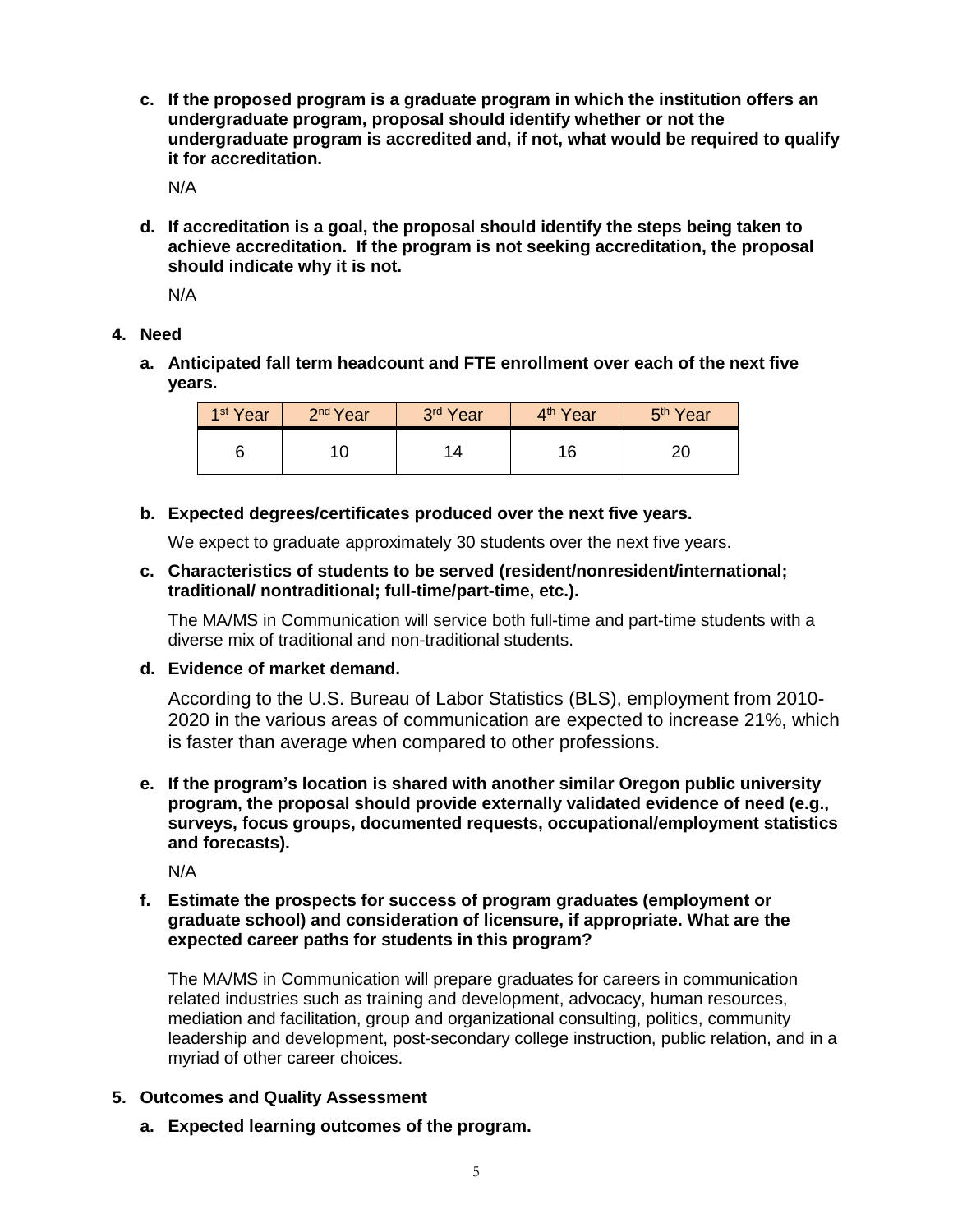- 1. Exhibit an appropriate level of knowledge in communication.
- 2. Manage communication problems in civic contexts.
- 3. Employ ethical practices in all communication contexts.
- 4. Demonstrate an appropriate level of knowledge regarding research methods.

## **b. Methods by which the learning outcomes will be assessed and used to improve curriculum and instruction.**

Learning outcomes will be assessed at the program level each year in order to improve and adjust the curriculum as needed. Specific courses in the curriculum are tied to each learning outcome to provide the specific data needed to make curriculum and instruction decisions and updates.

## **c. Nature and level of research and/or scholarly work expected of program faculty; indicators of success in those areas.**

Faculty with graduate students will be expected to maintain their research and publication activities. The faculty will continue as active scholars. Assessment of faculty success will be based on but not be limited to:

- Scholarly productivity in peer-reviewed disciplinary and/or interdisciplinary journals as well as books, book chapters and conference proceedings.
- Participation in professional meetings, conferences, and workshops.
- Participation and leadership in applicable school, university and external (state/national) committees.
- Participation on editorial boards, editorship of scholarly journals.

#### **6. Program Integration and Collaboration**

#### **a. Closely related programs in this or other Oregon colleges and universities.**

There are other Communication graduate programs in Oregon, but we do not anticipate that this degree program will create any new competition as the focus of the program is not duplicative of other programs in the state.

## **b. Ways in which the program complements other similar programs in other Oregon institutions and other related programs at this institution. Proposal should identify the potential for collaboration.**

The program and its faculty are open to collaboration with other Communication programs and faculty in the state in areas where it has been determined to be mutually beneficial.

#### **If applicable, proposal should state why this program may not be collaborating with existing similar programs.**

N/A

**c. Potential impacts on other programs.**

The program does not anticipate any impact on other programs.

#### **7. External Review –**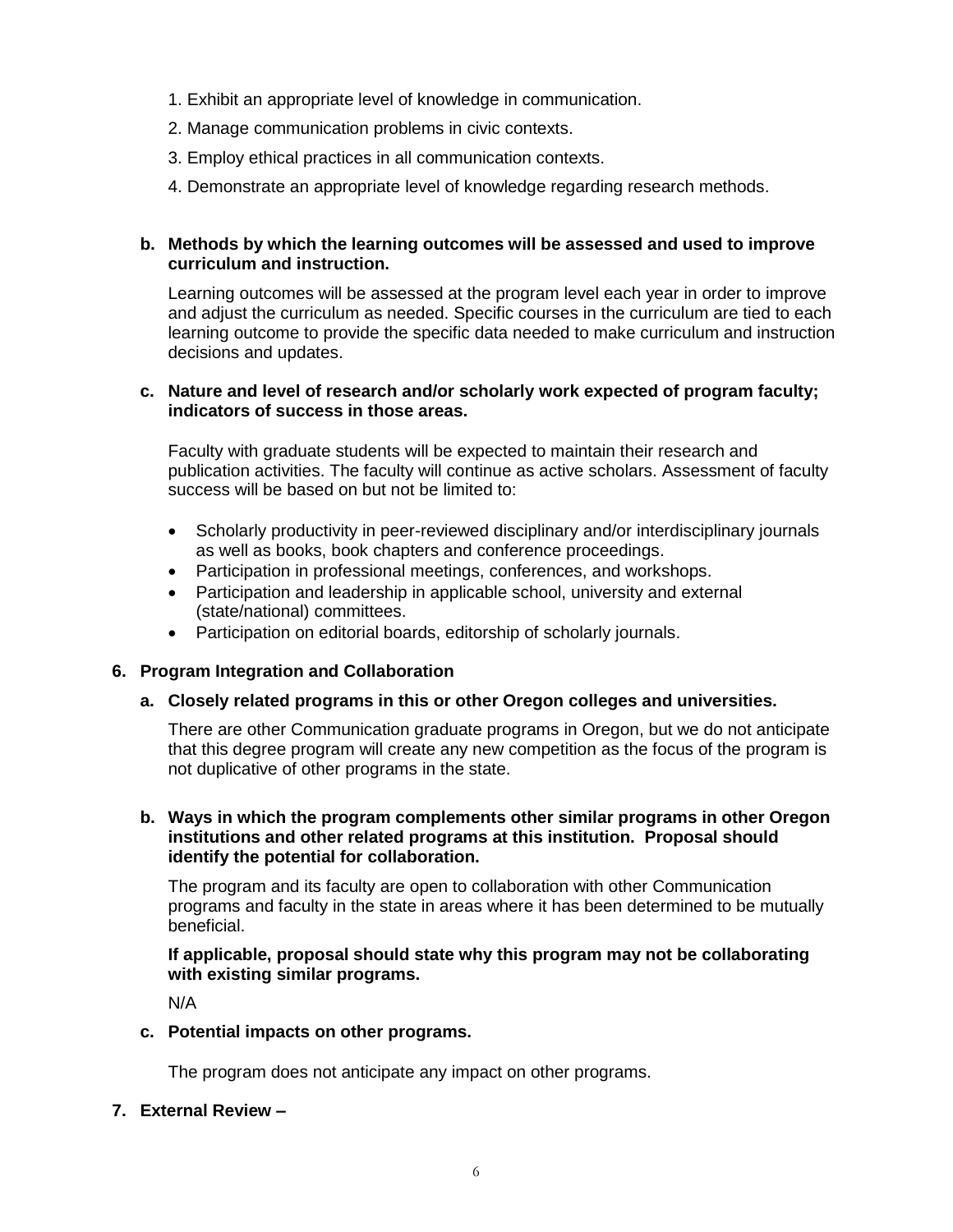An external review was satisfactorily completed for this program on May18<sup>th</sup>, 2018 and is available upon request.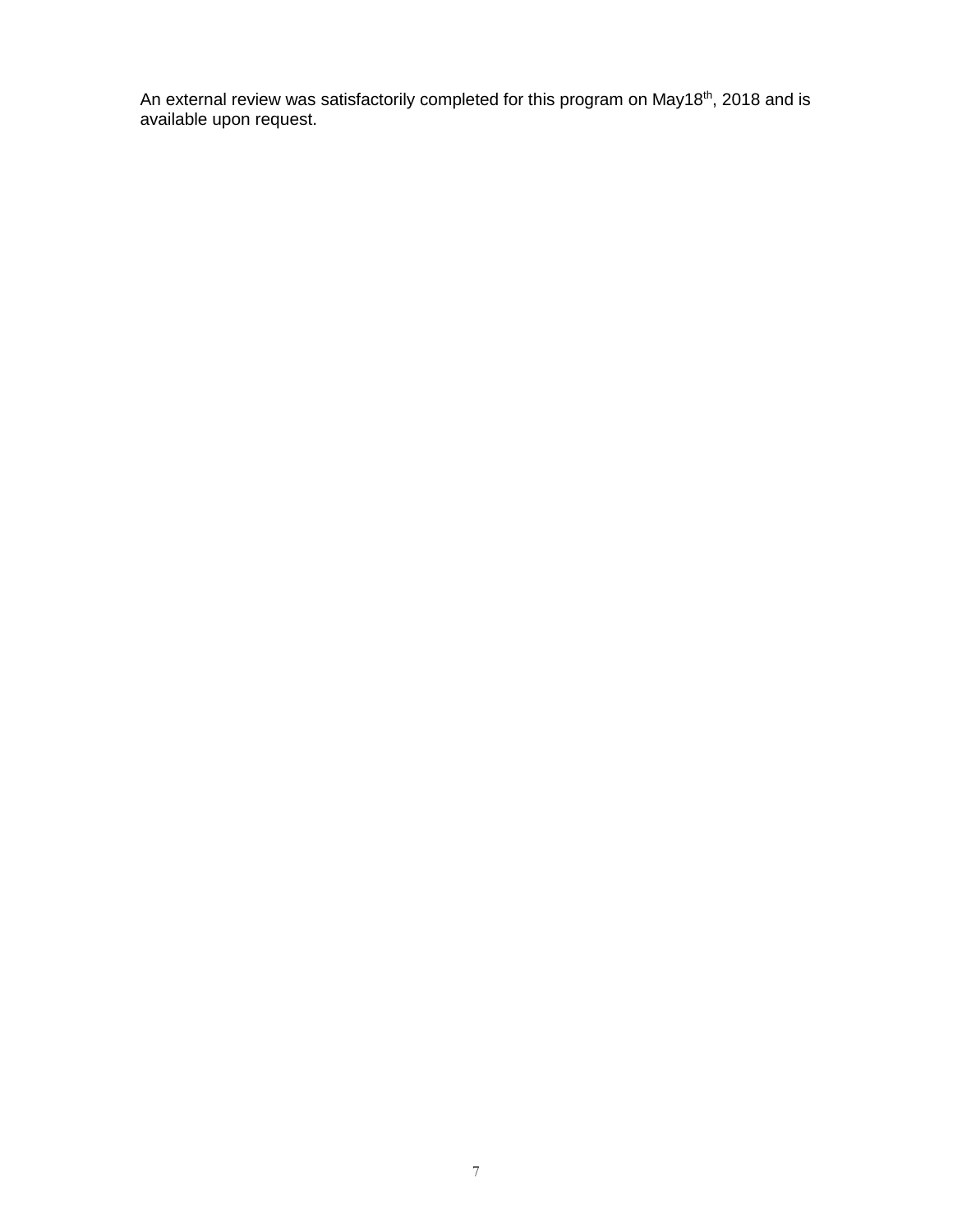

# **HECC Docket Submission**

Oregon State University seeks the Oregon Higher Education Coordinating Commission approval to offer an instructional program leading to a Master of Arts (MA) and a Master of Science (MS) in Communication.

# **Program Description and Justification**

1. Identify the institution, degree, and title of the program.

Oregon State University is proposing to offer a new Master of Arts and Master of Science degree program in Communication beginning Fall 2021. The program will be located in the College of Liberal Arts, School of Arts and Communication. The proposed program will be delivered face-to-face on the OSU-Corvallis campus.

2. Describe the purpose and relationship of the proposed program to the institution's mission and strategic plan.

The proposed MA/MS in Communication degree program is designed to provide students with a discipline-based, integrated study of communication and rhetoric that is structured around a core of fundamental theories, methodologies, and applications. Students pursing this degree will combine advanced study in a variety of topics including but not limited to persuasion and argumentation, conflict management and resolution, cultural and intercultural communication as well as environmental communication. The program's curriculum will draw upon OSU's faculty strengths in humanistic and social scientific approaches to the study of human communication.

The proposed program is designed not only for students who wish to pursue doctoral study in communication and rhetoric or for a career as a communication professional, but for students who wish to pursue careers in law, training and development, advocacy, human resources, mediation and facilitation, group and organizational consulting, politics, community leadership and development, postsecondary college instruction, public relation, and in a myriad of other career choices.

The MA/MS in Communication program will support OSU's mission and its commitment to "sustain human well-being and improve the quality of human life." The program will prepare students to be responsible and productive citizens in a global economy and produce graduates capable of solving communication problems and discussing ethical/public issues.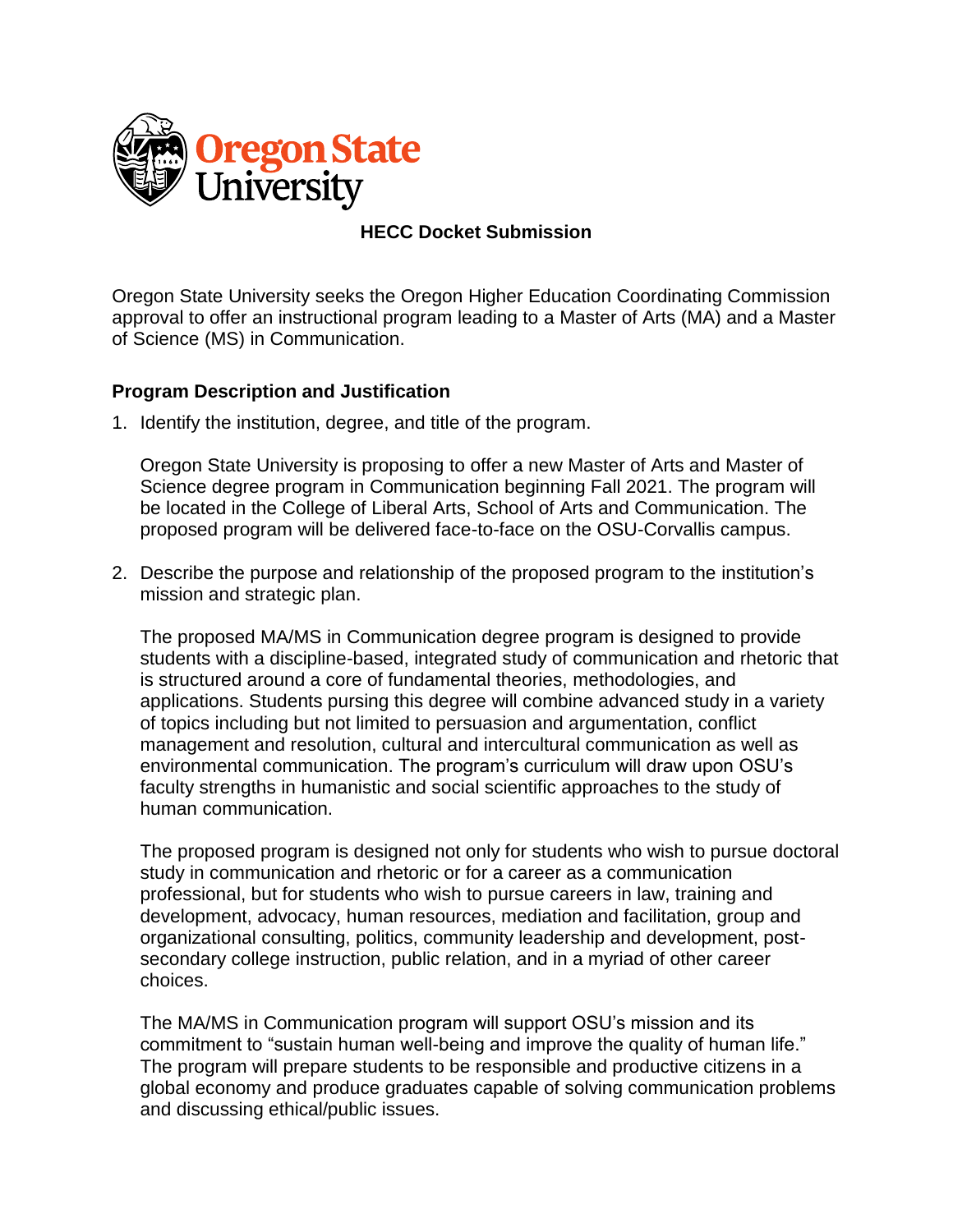3. What evidence of need does the institution have for the program?

The proposed MA/MS in Communication program fills a critical need in our society today. Surveys consistently reveal that communication skills are at the center of success in nearly every organization.

According to the U.S. Bureau of Labor Statistics (BLS), employment from 2010-2020 in the various areas of communication are expected to increase 21%, which is faster than average when compared to other professions.

While there are other institutions of higher education in Oregon that offer a master level degree in Communication, this program will have a focus on rhetoric which we believe to be unique in the state.

4. Are there similar programs in the state? If so, how does the proposed program supplement, complement, or collaborate with those programs?

Other Oregon public universities have graduate programs in Communication. A rich offering of Communication programs within the state creates opportunity for collaboration between programs and enhances this field within the state of Oregon. Market needs support more than one graduate program in Communication.

All appropriate University committees and the Statewide Provosts Council have approved the proposed program. The Oregon State University Board of Trustees approved the program in Winter 2019.

# **Recommendation to the Commission**

The Statewide Provosts Council recommends that the Oregon Higher Education Coordinating Commission authorize Oregon State University to establish an instructional program leading to a Master of Arts and Master of Science in Communication effective Winter 2022.

*Revised May 2016*